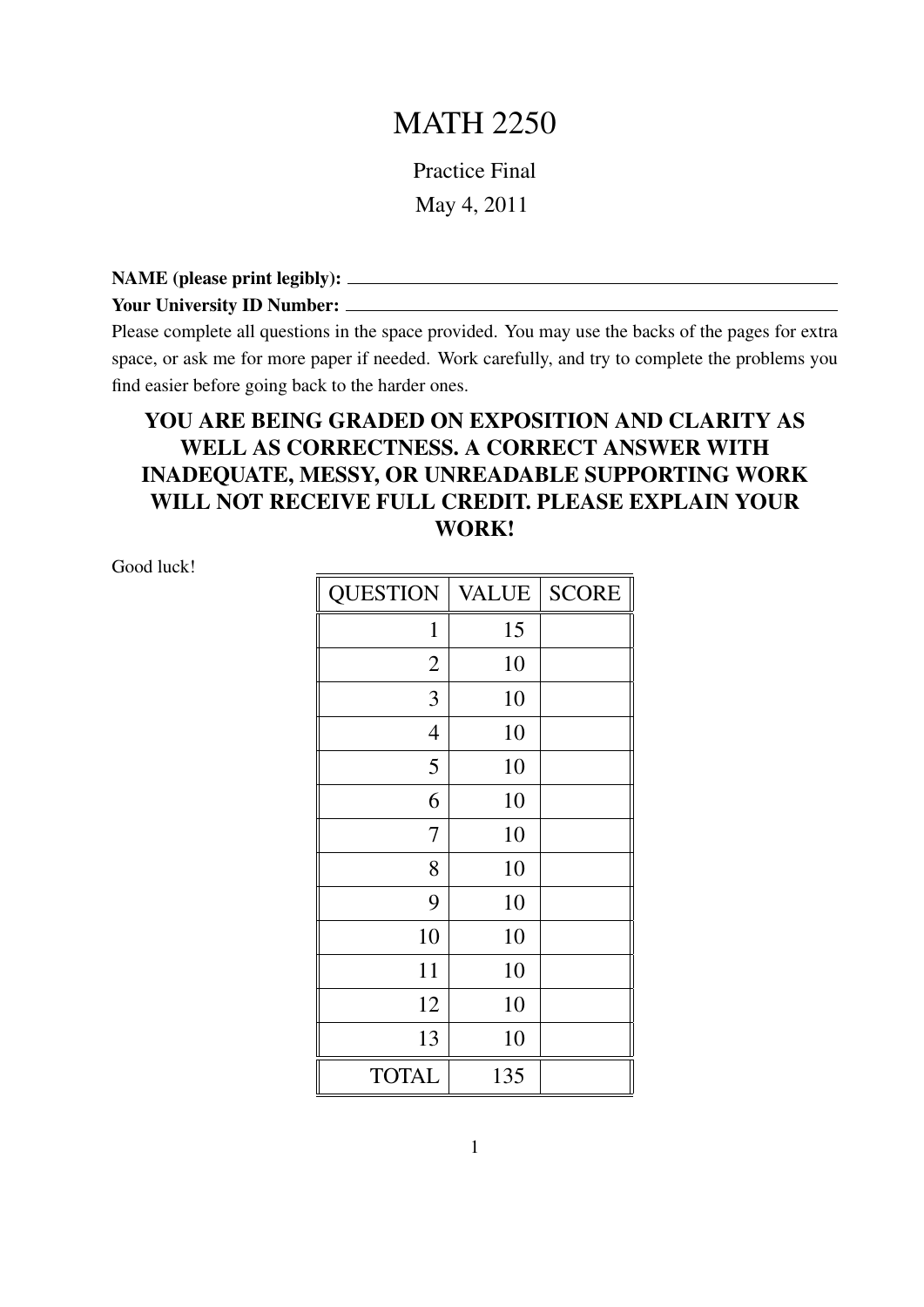**1.** (15 points) Find the values of x at which  $f'(x) = 0$  for the following functions:

$$
f(x) = x^3(3 - 5x)^2
$$

ANSWER:

$$
f(x) = x\sqrt{x-1}
$$

ANSWER:

$$
f(x) = \frac{x^3}{x^2 - 1}
$$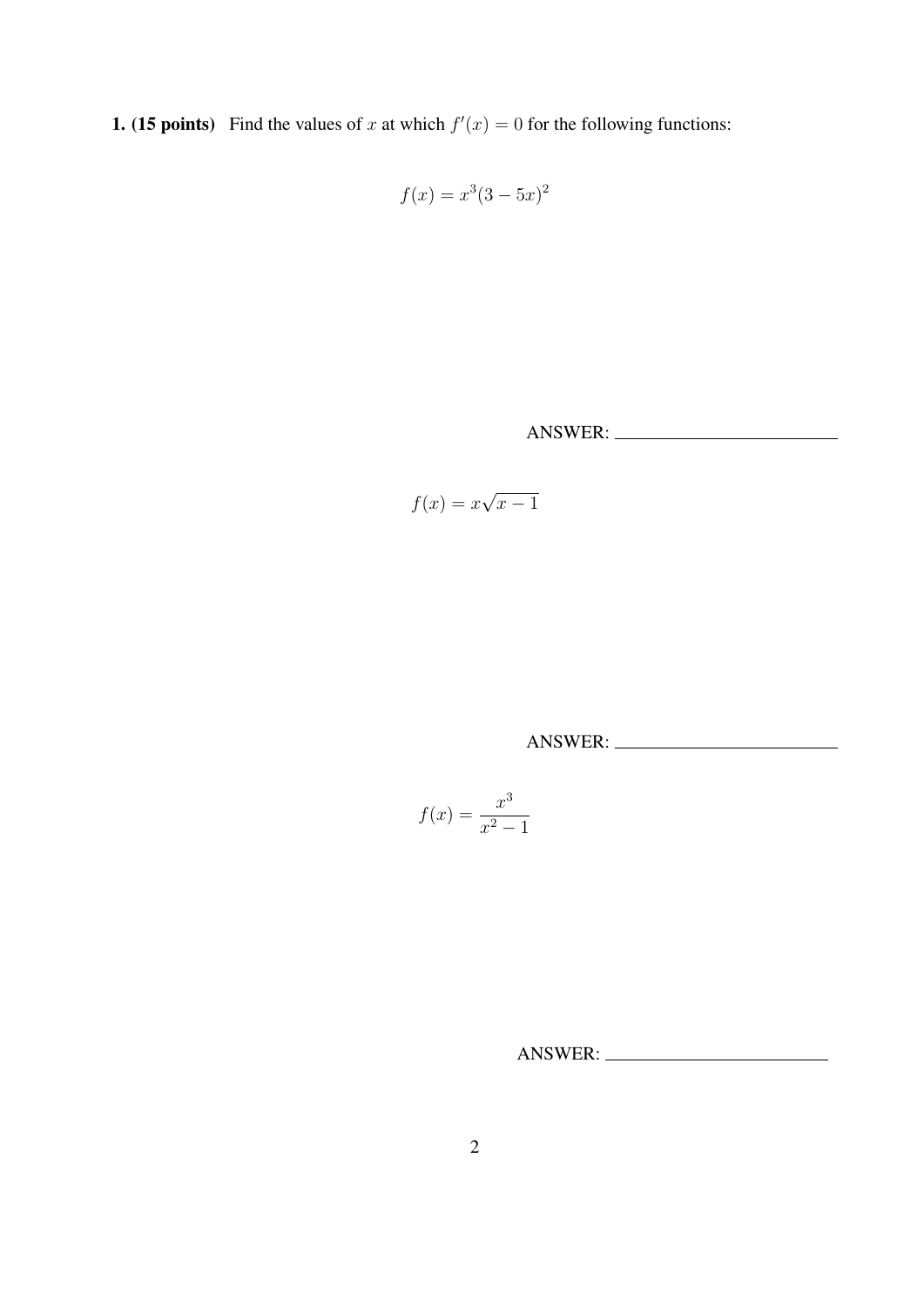**2.** (10 points) Suppose we know  $x'(t) = -5$  and  $y'(t) = -7$ ,  $x(t) = 4$  and  $y(t) = 3$  at time t. What is the rate of change of

$$
f(t) = \sqrt{x(t)^2 + y(t)^2}
$$

at this time?

ANSWER:

3. (10 points) A fireworks charge is shot into the air at 100 mph. How high does it go? (Helpful hints: The acceleration of gravity is  $-32 \text{ft/sec}^2$  and there are 5280 feet in a mile.)

ANSWER:

The charge has a 7 second fuse, which is ignited when the charge leaves the ground. How far above the ground is it when it explodes?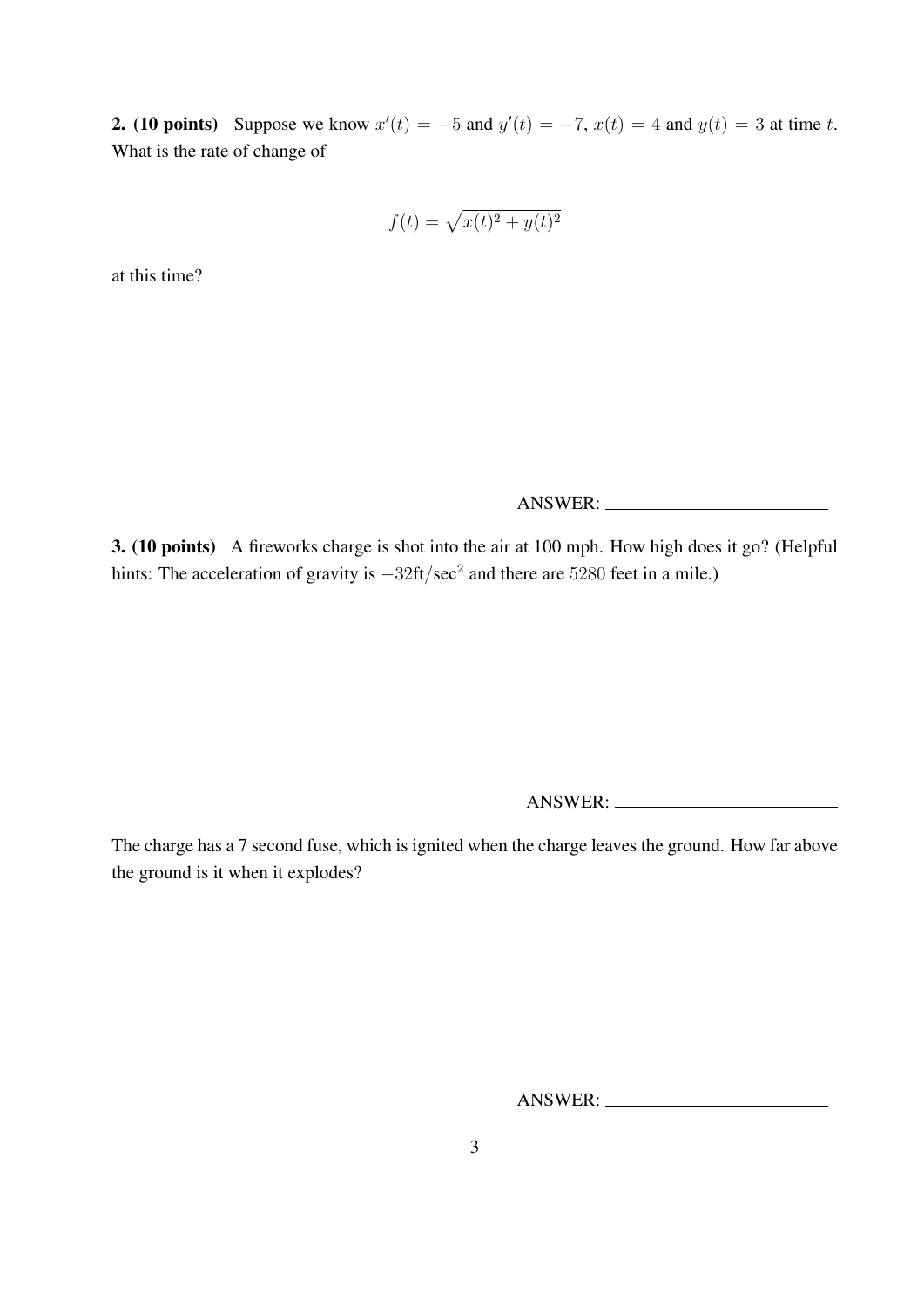4. (10 points) Find the point on the graph of  $y = 2/x$  which is closest to  $(0, 0)$ . (Hint: Write the distance from  $(x, y)$  to  $(0, 0)$  in terms of x and differentiate.)

ANSWER:

**5.** (10 points) Suppose  $(x - y)^4 = \tan(xy)$ . Find  $dy/dx$ .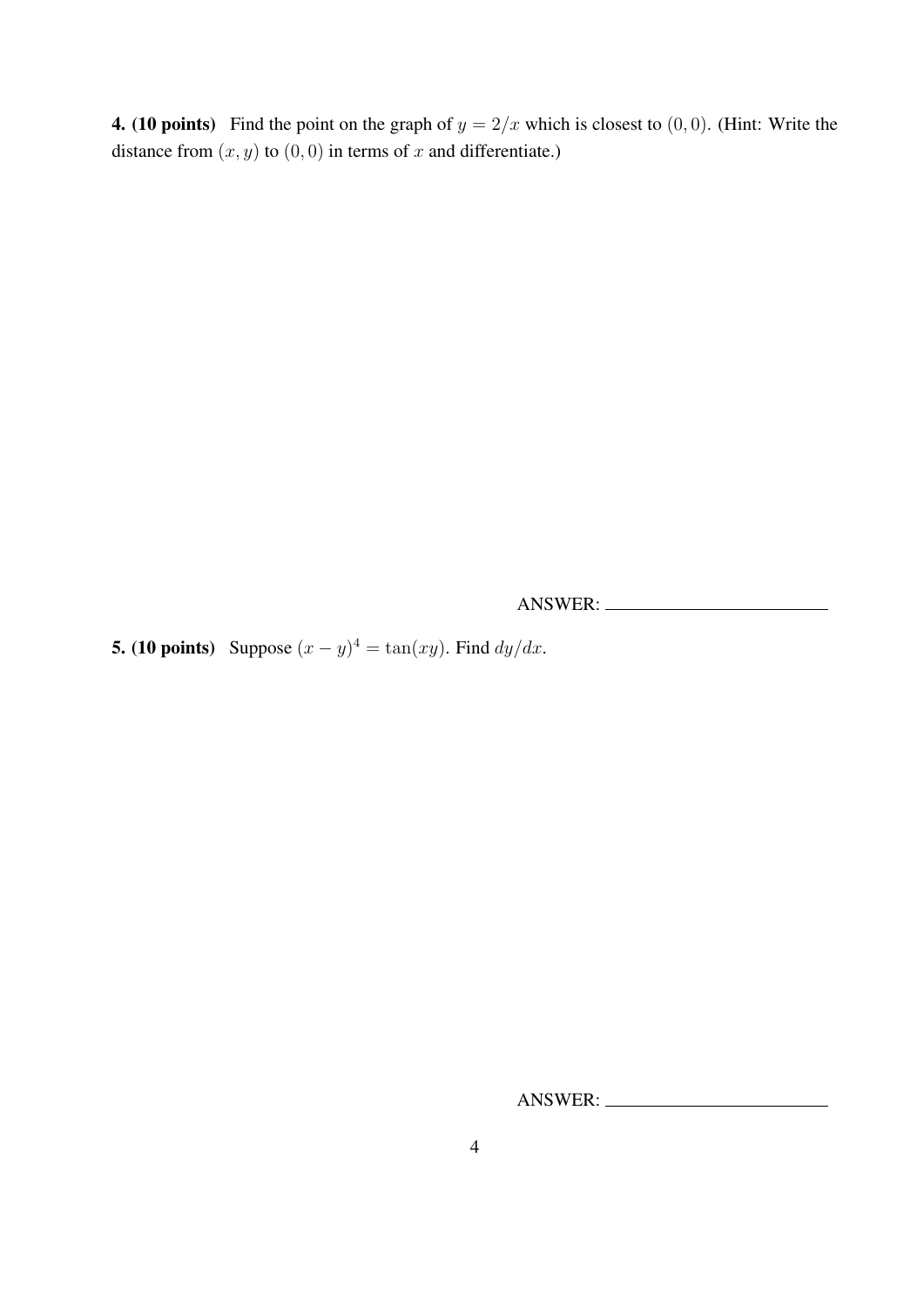6. (10 points) Use Newton's Method and your calculator to find the solution to the equation  $\cos x = 2x$  to four decimal places.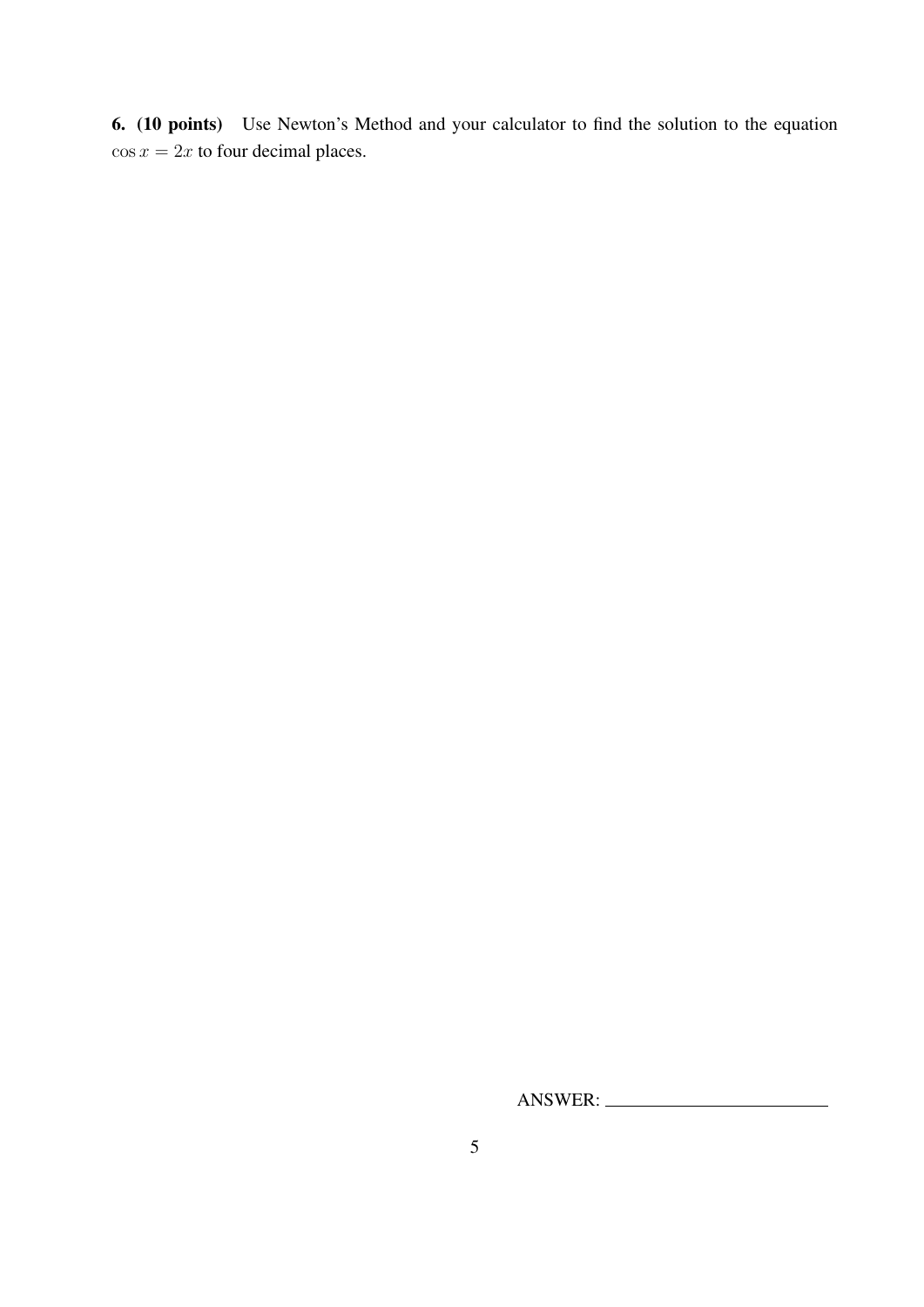**7.** (10 points) Find the maximum and minimum values of the function  $f(x) = (x - 1)^2 + x^3$  on the interval [0, 1].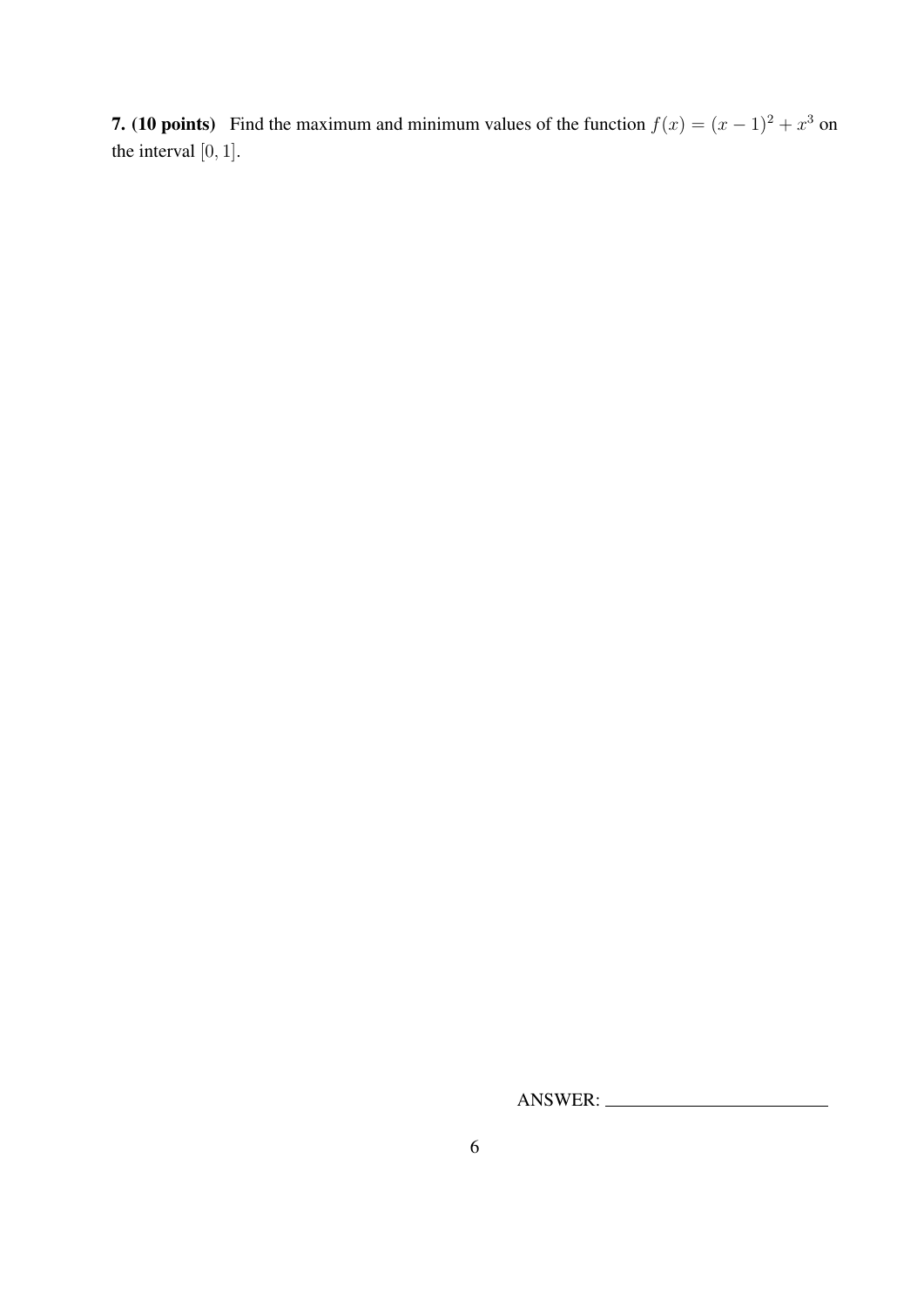8. (10 points) Integrate

$$
\int (2x+5)(x^2+5x)^7 dx
$$

ANSWER:

9. (10 points) Integrate

$$
\int_0^{\sqrt{\pi}} x \sin x^2 dx.
$$

ANSWER:

10. (10 points) Integrate

$$
\int \frac{3^x + 4^x}{5^x} \, dx.
$$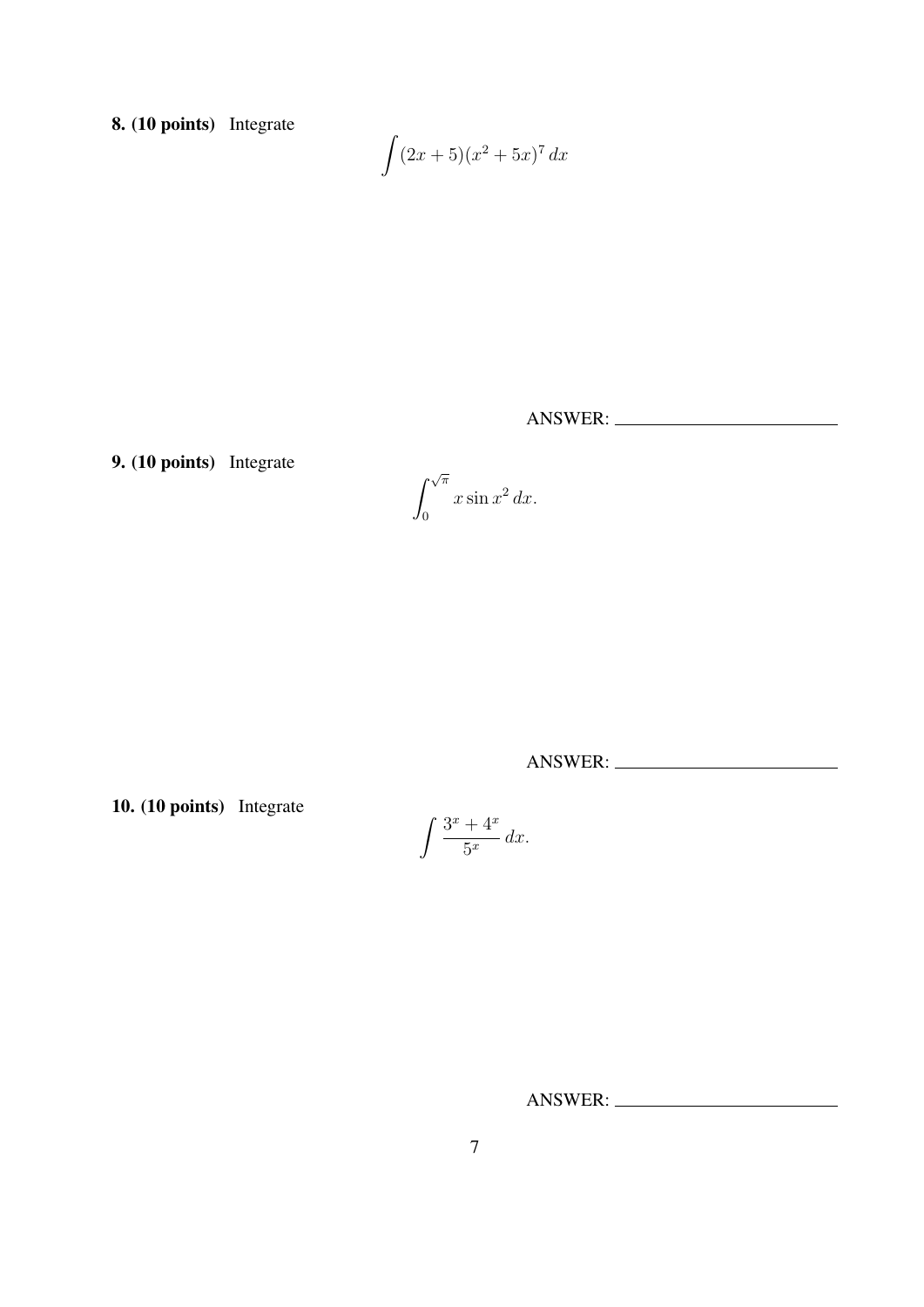11. (10 points) Differentiate

 $f(x) = \sin x \arctan^2 x.$ 

ANSWER:

12. (10 points) Find the integral

$$
\int \frac{3+x}{x^2+4} \, dx
$$